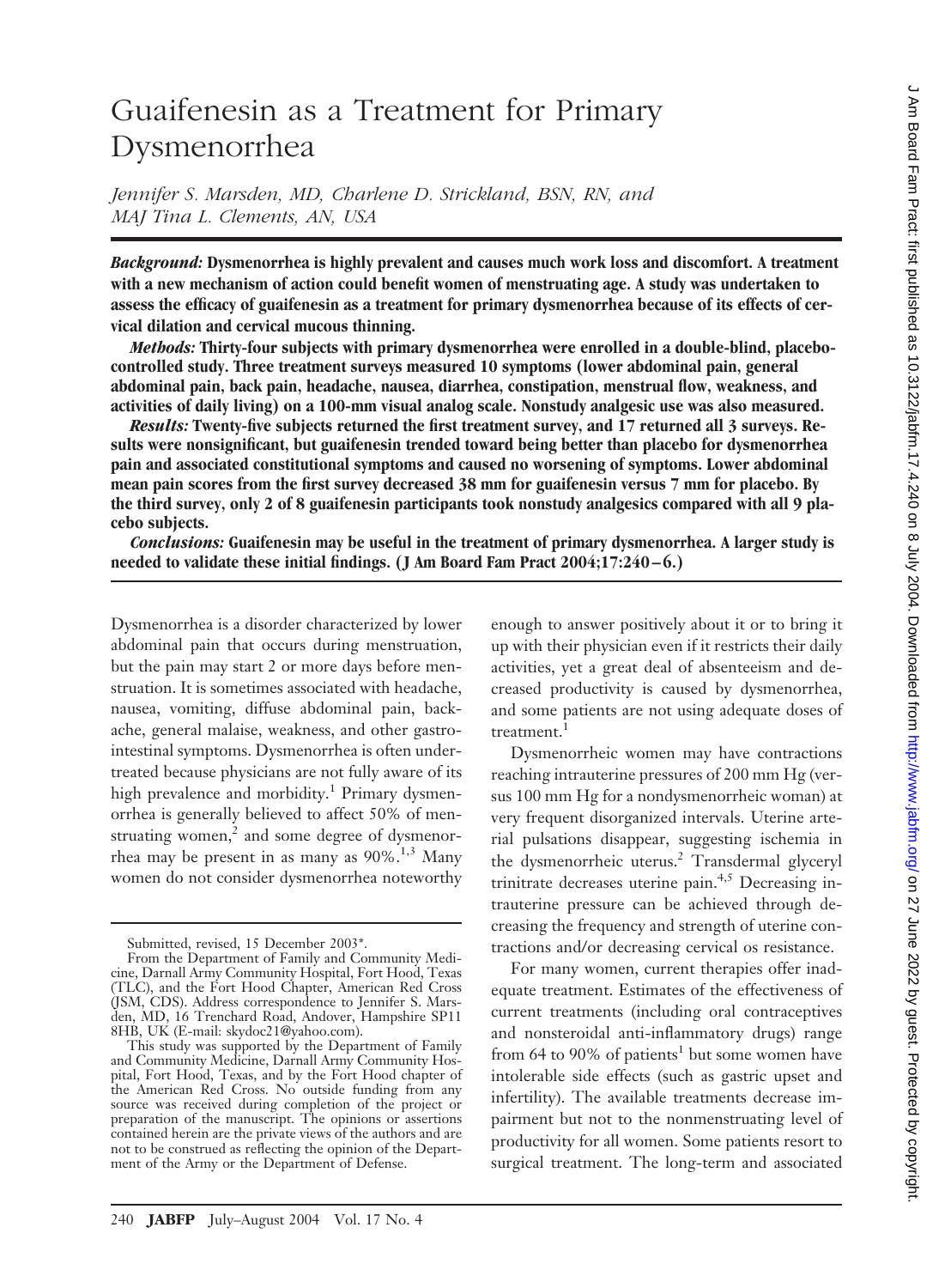health risks of dysmenorrhea have not been studied. Adding a medication with a different mechanism of action to the treatment of dysmenorrhea may benefit some women.

Guaiacol glyceryl ether (guaifenesin) has been used for years to promote expectoration of secretions in patients with pulmonary disease. The drug is derived from the resin of guaiacum trees and was introduced to European medicine in the 16th century as an analgesic.<sup>6</sup> Guaifenesin is also used as a muscle relaxant in veterinary anesthesia to aid in induction.7 It has been reported to be effective for prostatitis, seminal vesiculitis, benign prostatic hypertrophy, prostatic abscess, bladder neck hypertrophy, and urinary tract infection pain.8 A European patent application claims guaiacol and its derivatives are useful for the treatment of heartburn and constipation.<sup>9</sup>

Guaifenesin has also been shown to have effects on the uterine cervix. Guaifenesin (200 mg) 3 times a day improves fertility; perhaps by improving spinnbarkheit, ferning, and cellularity of cervical mucus.<sup>10-12</sup> The 2 types of cells that produce this mucus are muciparous, similar to those found in other mucus epithelia, and other mucus cells that respond under the stimulus of ovarian hormones.<sup>13</sup> Three obstetric articles mention the use of a guaifenesin compound in labor to speed the effacement of the cervix.<sup>14,15,16</sup> In a study using 1000 to 2000 mg of guaifenesin intravenously, the mean labor time was reduced by half in both primiparas and multiparas compared with the control group.<sup>14</sup>

Compounds of guaifenesin with paracetamol, caffeine, phenobarbital, or acetylsalicylic acid are used for pain control. The guaifenesin is thought to speed absorption of the other ingredients.<sup>17</sup> Dolmina, a drug consisting of 200 mg of guaifenesin and 325mg of acetylsalicylic acid per tablet, was compared with an indomethacin product in a study of women with primary dysmenorrhea. Although the difference in pain scores was insignificant, there was a strong patient preference for the guaifenesin compound.18

A patient with severe dysmenorrhea was tried on prescription dose guaifenesin (2400 mg/day) during menses, aiming for a decrease in cervical os resistance via the thinning effect of the guaifenesin on cervical mucus. She experienced resolution of her symptoms.

We hypothesized that guaifenesin alone, through its possible effects of analgesia, muscle relaxation, cervical dilation, and cervical mucous thinning, could be effective in the treatment of primary dysmenorrhea.

# **Materials and Methods**

Subjects were recruited from December 1999 to December 2000 through newspaper and poster advertisements and physician referrals to the Fort Hood, Texas, Family Practice Clinics. Data collection continued through February 2001. Criteria for inclusion in the study were as follows: female, age between 18 and 45, not pregnant or trying to conceive, no history of adverse reaction to guaifenesin, not using oral contraceptives, nonsmoker, not breast-feeding, meeting diagnostic criteria for primary dysmenorrhea (no diagnosis of secondary dysmenorrhea), having moderate to severe symptoms when unmedicated, and eligible for care through the military health system. Informed consent was obtained from all participants.

The research protocol, consent forms, and surveys were approved by the Brooke Army Medical Center Institutional Review Board (study C-00- 003). Procedures followed were in accordance with the ethical standards for human experimentation established by the Declaration of Helsinki of 1975, revised in 1983.

Two of the investigators enrolled all the subjects. The medication used was long-acting 600-mg guaifenesin. Both placebo and drug were in identical capsules. The Chief of the Outpatient Pharmacy used computer-generated random numbers to make coded assignments to the placebo or drug group, stratified into 20 subject blocks. Subjects were given numbered bottles based on the order of their appearance at the pharmacy. All the investigators, participants, and support staff, including the dispensing pharmacists were blinded to the group assignment until after completion of enrollment.

Subjective symptom scores and subject-reported dosing amounts and frequencies were solicited. The investigators developed a 100-mm visual analog scale menstrual questionnaire with 5 time intervals: first 2 hours (from onset) of menses, 2 to 12 hours, 12 to 24 hours, second day, and third day. Anchors were labeled 'no pain' or no symptoms and 'extreme pain' (or other extreme) of the 10 symptoms: lower abdominal pain, general abdominal pain, back pain, headache, nausea, diarrhea, constipation, menstrual flow, weakness/feeling faint, and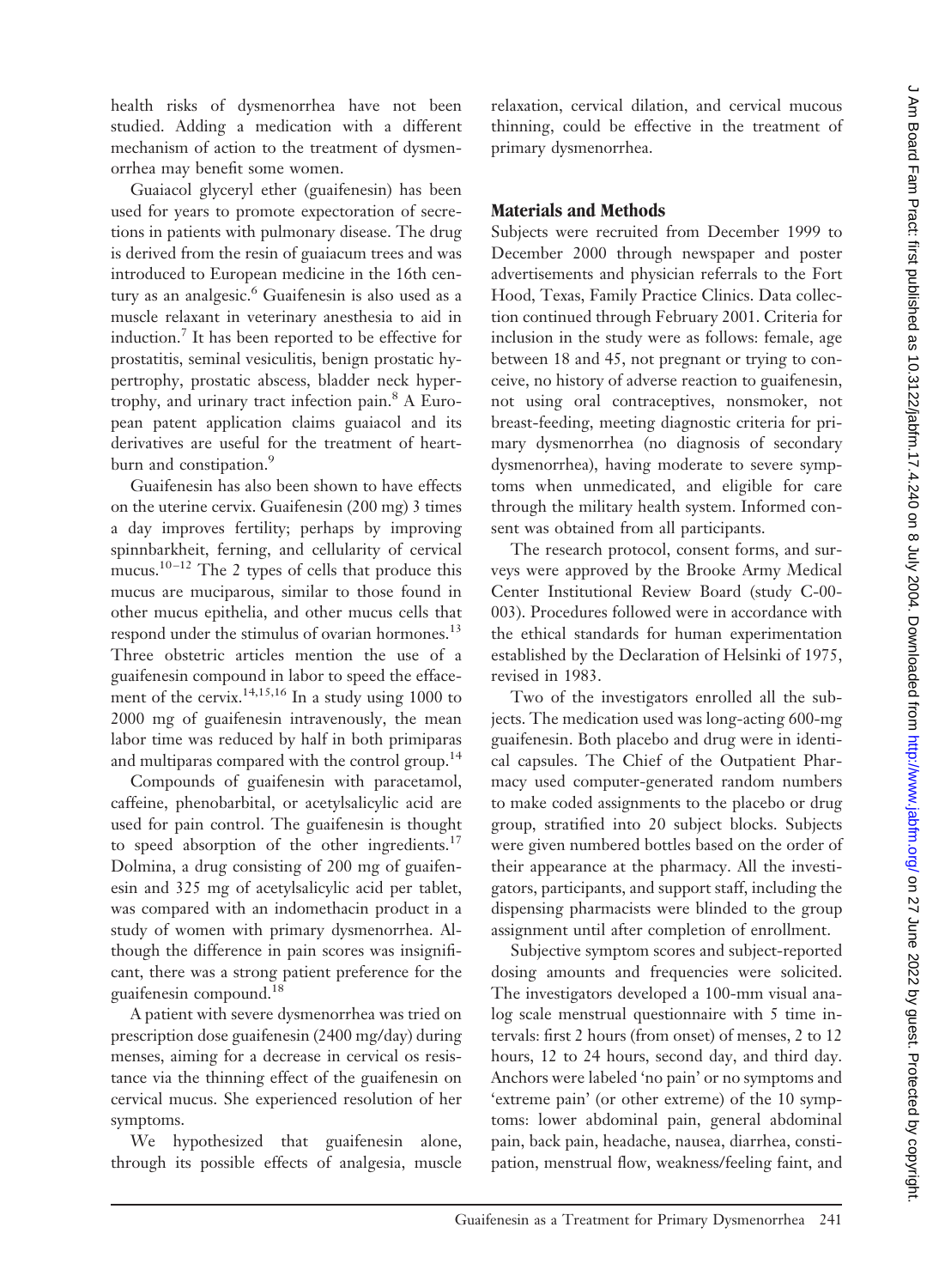| ֡֡֡֡֡                                                               |
|---------------------------------------------------------------------|
|                                                                     |
| }                                                                   |
| ו<br>נו<br>J                                                        |
|                                                                     |
|                                                                     |
|                                                                     |
| $\overline{ }$                                                      |
| 1                                                                   |
|                                                                     |
|                                                                     |
| <b>.</b><br>2<br>2<br>2<br>2<br>2<br>2<br>2<br>2<br>2<br>2<br>2<br> |
| j<br>t                                                              |
|                                                                     |
|                                                                     |
|                                                                     |
|                                                                     |
|                                                                     |
|                                                                     |
|                                                                     |
|                                                                     |
|                                                                     |
| $\frac{1}{2}$                                                       |
|                                                                     |
|                                                                     |
|                                                                     |
|                                                                     |
|                                                                     |
|                                                                     |
|                                                                     |
| ;                                                                   |
|                                                                     |
|                                                                     |
|                                                                     |
| りょうこうこう くらい こうこうこうこう                                                |
|                                                                     |
|                                                                     |
| ה<br>ק                                                              |
|                                                                     |
|                                                                     |
| シファ コフ                                                              |
|                                                                     |
|                                                                     |
|                                                                     |
|                                                                     |
|                                                                     |
|                                                                     |
|                                                                     |
|                                                                     |
|                                                                     |
| $\overline{ }$                                                      |
|                                                                     |
|                                                                     |
|                                                                     |
|                                                                     |
| )<br>)                                                              |
|                                                                     |
|                                                                     |
|                                                                     |
|                                                                     |
|                                                                     |
|                                                                     |
|                                                                     |
|                                                                     |
|                                                                     |
| えここ こここぼころ りこうりょう けりりこ りりここ                                         |
|                                                                     |
|                                                                     |
| l                                                                   |
|                                                                     |
| i                                                                   |
|                                                                     |
|                                                                     |
|                                                                     |
| $\frac{1}{2}$                                                       |
|                                                                     |
|                                                                     |
|                                                                     |
|                                                                     |
|                                                                     |
|                                                                     |
|                                                                     |
| i                                                                   |
| <b>BIN</b>                                                          |
| ŕ                                                                   |
|                                                                     |
|                                                                     |
|                                                                     |
|                                                                     |
| İ                                                                   |
|                                                                     |
|                                                                     |
|                                                                     |
|                                                                     |
| ì                                                                   |
|                                                                     |
|                                                                     |
|                                                                     |
|                                                                     |
|                                                                     |
|                                                                     |
|                                                                     |
|                                                                     |
|                                                                     |
|                                                                     |
|                                                                     |
|                                                                     |
|                                                                     |
|                                                                     |
|                                                                     |
| 1                                                                   |
|                                                                     |
|                                                                     |
|                                                                     |
| l                                                                   |
|                                                                     |
| į                                                                   |
|                                                                     |
|                                                                     |
| ֧֚֝<br>֧֚֝<br>֧֚֚֚֚֚֚֚֚֚֚֚֚֚֚֚֚֚֚֚֚֚֚֚֚֝֝<br>֧֝<br>֧֝               |
|                                                                     |
|                                                                     |
|                                                                     |
|                                                                     |
| ï                                                                   |
| :                                                                   |

 $\epsilon$ 

|                                                           |             | Enrolled Initially* | Returned Survey 1* |              |  |
|-----------------------------------------------------------|-------------|---------------------|--------------------|--------------|--|
| <b>Subject Characteristics</b>                            | Guaifenesin | Placebo             | Guaifenesin        | Placebo      |  |
| Total subjects                                            | 18          | 16                  | 13                 | 12           |  |
| Age, mean years (SD)                                      | 32.3(7)     | 32.2(7.1)           | 32.3(7.4)          | 33.9(6.5)    |  |
| Menarche, mean years (SD)                                 | 12.2(1.9)   | 12.6(2.2)           | 11.8(2.0)          | 13.2(2.1)    |  |
| Menstrual cycle length, mean days <sup>†</sup> (SD)       | 28.1(4.3)   | 26.6(3.7)           | 27.0(4.0)          | 27.4(2.3)    |  |
| Weight, mean pounds (SD)                                  | 178.3(41.5) | 156.5 (34.9)        | 176.3(42.5)        | 152.7 (35.8) |  |
| Mean gravidity (SD)                                       | 1.8(1.5)    | 1.4(1.1)            | 1.6(1.3)           | 1.4(1.0)     |  |
| Infertility problems                                      | 5(28%)      | 3(19%)              | $4(31\%)$          | 2(17%)       |  |
| Bilateral tubal ligation rate                             | 0.5         | 0.3                 | 0.4                | 0.3          |  |
| Age pain onset, mean years (SD)                           | 18.2(7.7)   | 18.6(6.8)           | 19.2(8.8)          | 19.2(6.4)    |  |
| Work loss taking usual medication, mean days <sup>‡</sup> | 0.5         | 0.25                | 0.31               | 0.25         |  |
| Work loss taking no medication, mean days <sup>‡</sup>    | 1.11        | 1.03                | 0.92               | 1.13         |  |

\* No significant differences between drug and placebo groups using the *t* test (two-sample assuming equal variances).

† Used middle number of range they chose.

‡ Prestudy

daily activities. The survey also requested information about side effects, overall satisfaction with the study medication (a single 100-mm visual analog scale for the entire cycle/questionnaire with anchors 'not at all pleased' and 'excellent'), any nonstudy drug use, daily amount of study drug taken, and any health changes (and instructions to telephone for any new health problems or reactions).

At enrollment, each subject completed an initial health history and 2 menstrual questionnaires one about their most recent (with their usual pain medications) menses and one about their most recent unmedicated menses with symptoms, if they could recall any. Subjects were then given 3 men-

strual questionnaires to be completed during their next 3 menstrual cycles, the prescription for the study medication, and written instructions for medication dosing and returning the questionnaires.

Nonstudy analgesic use was categorized as "none," "minimal," or "high" by classifying each subject's reported amount of nonstudy medication intake on days 1 and 2 of their menses. The "none" category was defined as no reported nonstudy drug use on that day. The "minimal" category was defined as a subject using no more than 800 mg/day of ibuprofen, 300 mg/day of naproxen, 1250 mg/day of acetaminophen, or an equivalent combination of analgesics. The "high" category was defined as a

|                           | None*               |                        | Minimal <sup>†</sup>      |                        | High <sup>‡</sup>         |                        |
|---------------------------|---------------------|------------------------|---------------------------|------------------------|---------------------------|------------------------|
|                           | Guaifenesin<br>N(%) | Placebo<br>$N(\%)$     | Guaifenesin<br>$N$ $(\%)$ | Placebo<br>$N$ $(\%)$  | Guaifenesin<br>$N$ $(\%)$ | Placebo<br>$N$ $(\%)$  |
| Trial 1<br>Day 1<br>Day 2 | 6(46%)<br>10 (77%)  | 4(33%)<br>5(42%)       | 4(31%)<br>2(15%)          | 4(33%)<br>3(25%)       | 3(23%)<br>1(8%)           | 4(33%)<br>4(33%)       |
| Trial 2<br>Day 1<br>Day 2 | 6(55%)<br>8 (73%)   | $1(10\%)$<br>$3(30\%)$ | 2(18%)<br>2(18%)          | $3(10\%)$<br>$3(30\%)$ | 3(27%)<br>1(9%)           | $6(60\%)$<br>$4(40\%)$ |
| Trial 3<br>Day 1<br>Day 2 | 6(75%)<br>6(75%)    | $1(11\%)$<br>$0(0\%)$  | 2(25%)<br>2(25%)          | 5(56%)<br>5(56%)       | $0(0\%)$<br>$0(0\%)$      | 3(33%)<br>4(44%        |

| Table 2. Nonstudy Analgesic Use Reported by Sample |  |  |  |  |  |
|----------------------------------------------------|--|--|--|--|--|
|----------------------------------------------------|--|--|--|--|--|

\* No reported nonstudy analgesic medication used.

† Nonstudy analgesic use reported to be no more than 800 mg/day of ibuprofen, 300 mg/day of naproxen, 1250 mg/day of acetaminophen, or an equivalent combination of analgesics.

‡ Nonstudy analgesic use reported to be any combination of more than 800 mg/day of ibuprofen, 300 mg/day of naproxen, or 1250 mg/day of acetaminophen.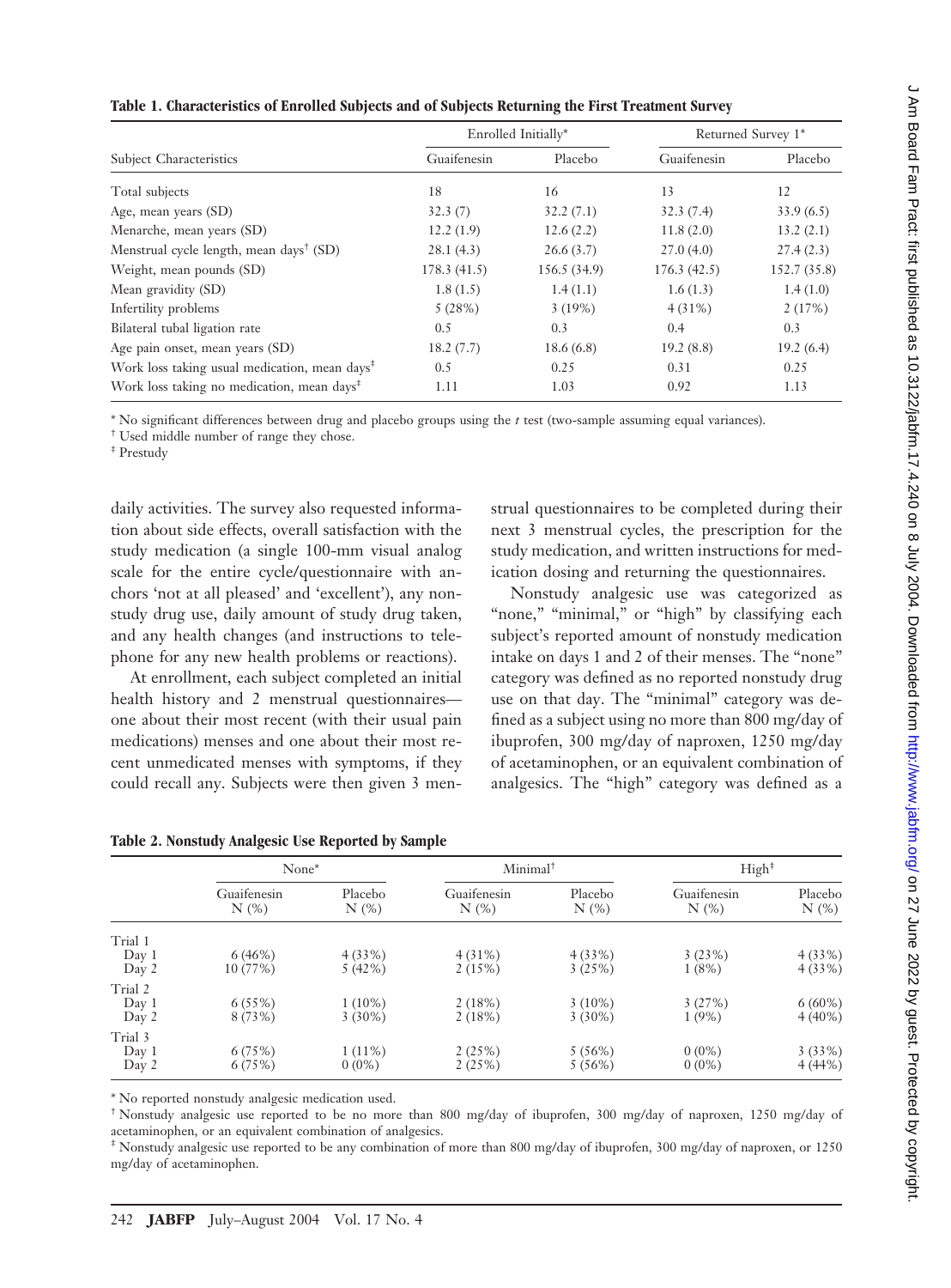subject using any combination of more than 800 mg/day of ibuprofen, 300 mg/day of naproxen, or 1250 mg/day of acetaminophen.

The raw scores for each time interval and symptom were evaluated along with pain differential scores subtracted from their baseline surveys (with their usual pain medication or unmedicated). All the surveys returned were included in the analysis regardless of whether the subject reported compliance with the study medication. An additional analysis of a subgroup of participants who reported compliance with the prescribed dose of study medication and who did not report any nonstudy analgesic use (for scores from the first 2 hours in the first survey) was also performed.

Subjects were asked to take 4 capsules (2400 mg) per day over the first 2 days (8 capsules total) and were asked to report the number of study medication capsules taken each day for each menstrual cycle. Compliance with the study medication was stratified by categorizing surveys as compliant if subjects took 7 to 8 capsules, partly compliant if they took 3 to 6, and noncompliant if they took 0 to 2 capsules. Compliance was also assessed as the subject having taken the prescribed 2 capsules by the second hour of menses to correlate scores from the first 2 hours with actual medication use.

Response to treatment rates (defined as 50% or better drop from the most recent menses scores using usual medications baseline as denominator) were calculated for the lower abdominal pain scores.

A power analysis was performed. Detecting a medium effect (0.5SD) required 97 subjects per group (194 total). Detecting a large effect (0.8 SD) required 40 subjects per group (80 total). Subject characteristics were compared using the *t* test (2-sample assuming equal variances) from the Microsoft Excel data analysis package.

### **Results**

Thirty-four women enrolled in this study between December 1999 and December 2000. Their ages ranged from 18 to 43. The total prestudy work loss was 36.5 days per cycle for 33 unmedicated subjects and 13 days total for 32 subjects with their usual medication. One subject could not recall an unmedicated cycle, and 2 subjects did not reply about disability on their usual medication. Only 5 women reported no disability while taking their usual med-



**Figure 1. Mean pain scores for usual analgesic baseline, unmedicated baseline, and treatment cycles 1, 2, and 3. In each cycle, the data points are the for the first 2 hours, from 2 to 12 hours, from 12 to 24 hours, the second day, and the third day of the menses. The table at the bottom lists the number of surveys received for each cycle to highlight the study dropout rate.**

ication, and 18 missed no work but reported decreased productivity. We analyzed the characteristics of the drug and placebo groups to rule out heterogeneity using the *t* test, and there were no significant differences (Table 1).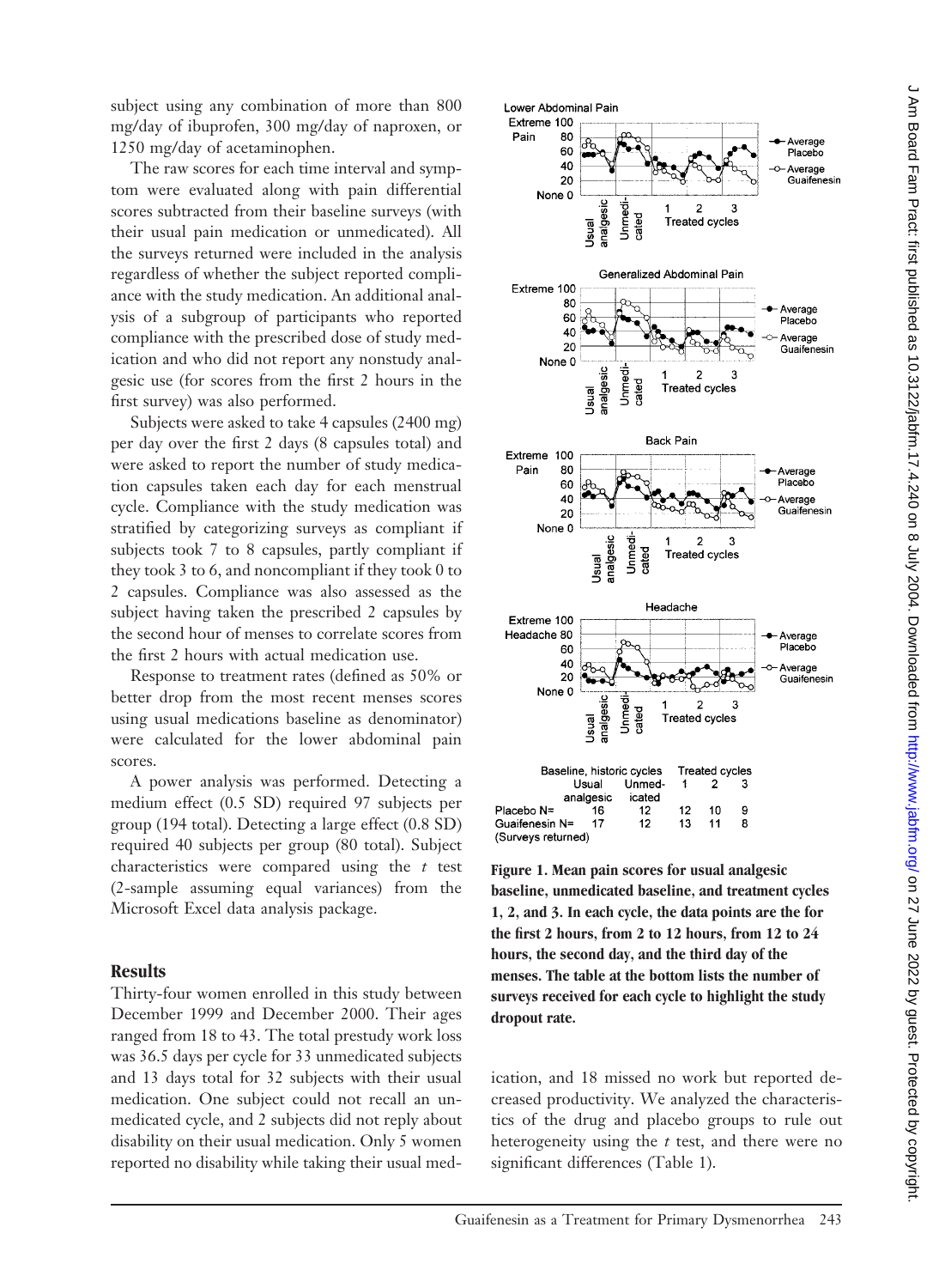

**Figure 2. Mean constitutional and menstrual blood flow scores for usual analgesic baseline, unmedicated baseline, and treatment cycles 1, 2, and 3. In each cycle, the data points are for the first 2 hours, from 2 to 12 hours, from 12 to 24 hours, the second day, and the third day of the menses. The table at the bottom lists the number of surveys received for each cycle to highlight the study dropout rate.**

Nine women dropped out of the study before returning any surveys during treatment; 4 dropped out after returning 1 survey; and 4 additional subjects dropped out after returning 2 surveys. The majority of subjects that dropped out had moved or changed phone numbers and could not be reached, a frequent occurrence for military personnel and their family members. The dropout rate was essentially equivalent between the placebo and guaifenesin group throughout the study. Eight drug and 9 placebo subjects returned all 3 surveys.



**Figure 3. Mean gastrointestinal scores for usual analgesic baseline, unmedicated baseline, and treatment cycles 1, 2, and 3. In each cycle, the data points are for the first 2 hours, from 2 to 12 hours, from 12 to 24 hours, the second day, and the third day of the menses. The table at the bottom lists the number of surveys received for each cycle to highlight the study dropout rate.**

The number of participants who completed the study was well below the sample size estimated for adequate statistical power. Thus, meaningful statistical calculations on the data could not be conducted. The dwindling enrollment after 1 year and the relocation of the principal investigator forced the termination of the study before the goal of 80 to 200 subjects was achieved. However, clinically important trends between the groups are described below.

There was a trend for greater nonstudy analgesic use in the placebo group than in the guaifenesin group, and this was more notable as the study progressed (Table 2). The variety of nonstudy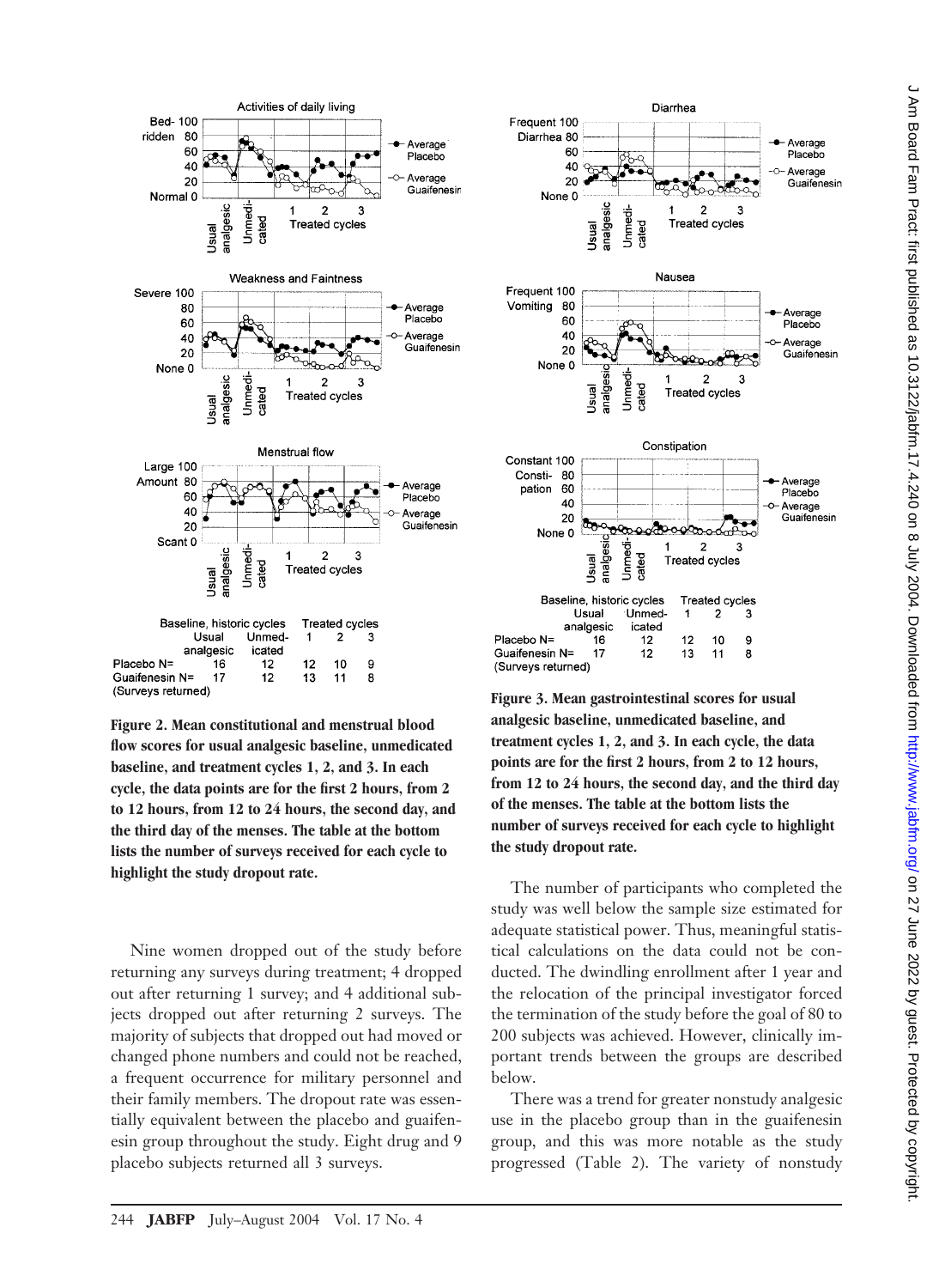**Table 3. Overall Satisfaction with Taking Study Medication, Mean Score\* on 100-mm Visual Analog Scale**

|      |                 | Trial 3         |  |
|------|-----------------|-----------------|--|
|      |                 | 35.0            |  |
| 33.3 | 25.0            | 22.3            |  |
|      | Trial 1<br>41.2 | Trial 2<br>38.0 |  |

\* 0, not at all pleased; 100, excellent.

analgesic medications used included ibuprofen, naproxen, acetaminophen, propoxyphene (Darvon) and combinations such as Midol and Pamprin. Subjects who used a nonstudy analgesic drug for some purpose other than treating symptoms of dysmenorrhea (eg, ibuprofen for plantar fasciitis in the guaifenesin group, and amitriptyline and sertraline in the placebo group) were classified as minimal use unless their other analgesic use qualified them as high use (eg, fluoxetine in the placebo group). During the third survey, none of the guaifenesin subjects were classified as 'high use' and 6 of 8 guaifenesin subjects used no nonstudy analgesic. In contrast, all placebo subjects used some nonstudy analgesic during the third survey.

Figures 1, 2, and 3 show raw symptom score means for each symptom, cycle, and study time interval. The baselines (historic, prestudy) are the 'Usual analgesic' and 'Unmedicated' cycles. There is a trend toward improved symptom scores and no trend toward worsening of any symptom for the guaifenesin group compared with baseline and placebo. Table 3 shows the overall satisfaction scores. Response rates (defined as  $a \ge 50\%$  drop in pain scores from baseline) are shown in Table 4.

Subtracting from the most recent, medicated cycle as a baseline (available for all but one subject), the lower abdominal mean pain scores were

 $-38.1$  for guaifenesin versus  $-6.8$  for placebo at hour 2 of the first survey ( $N = 12$  in the drug group and 12 in the placebo group). In the subset of subjects without nonstudy drug use and compliant for study medication, the guaifenesin group had a lower abdominal pain score decrease of  $-47.4$  versus the decrease in the placebo group of  $-9.1$  (N = 10 in the drug group and 11 in the placebo group).

# **Discussion**

This study suggests that guaifenesin may be a better treatment than placebo for dysmenorrhea pain and associated constitutional symptoms, weakness, faintness, and limitations of activities of daily living. It does not show any trend toward worsening of any of the evaluated symptoms with guaifenesin.

The conclusions that can be drawn from this study are limited because of its small size and the confounding use of nonstudy analgesics. There was also a high dropout rate and possible recall bias, especially for the baseline symptom scores. The generalizability of the findings may be questioned because all the subjects had access to low-cost or free health care, along with a steady income (both provided by the military). In addition, they all lived in the Fort Hood area, all were soldiers or family members of soldiers, and most received their health care on the military base.

The study finding of a reduction in the placebo response over the treatment cycles is consistent with a study of placebo response in dysmenorrhea that found a favorable response to placebo of 84% in the first trial, and then 29%, 16%, and 10% in the successive trials.<sup>19</sup> The findings are also consistent with a study of intrauterine pressures in dysmenorrheic patients: the initial pressure reductions in the placebo group were not sustained, whereas

**Table 4. Response Ratio of Subjects with** >**50% Decrease in Lower Abdominal Pain Score from Medicated Baseline Menses at Each Study Time Interval**

|                              | Trial 1                     |                         | Trial 2                     |                         | Trial 3                     |                         |
|------------------------------|-----------------------------|-------------------------|-----------------------------|-------------------------|-----------------------------|-------------------------|
| Time from Onset<br>of Menses | Guaifenesin<br>Ratio $(\%)$ | Placebo<br>Ratio $(\%)$ | Guaifenesin<br>Ratio $(\%)$ | Placebo<br>Ratio $(\%)$ | Guaifenesin<br>Ratio $(\%)$ | Placebo<br>Ratio $(\%)$ |
| Hours $0$ to $2$             | $6/12(50\%)$                | 2/12(17%)               | $3/10(30\%)$                | $4/10(40\%)$            | 1/7(14%)                    | 3/9(33%)                |
| Hours $2$ to $12$            | $6/12(50\%)$                | 2/11(18%)               | $4/10(40\%)$                | 3/9(33%)                | 2/7(28%)                    | 1/8(13%)                |
| Hours $12$ to $24$           | 6/11(55%)                   | $4/10(40\%)$            | $5/10(50\%)$                | 2/9(22%)                | 4/7(57%)                    | 1/8(13%)                |
| Second Day                   | 5/12(42%)                   | $4/10(40\%)$            | $5/10(50\%)$                | 2/8(25%)                | 5/7(71%)                    | 1/8(13%)                |
| Third Day                    | 5/12(42%)                   | $4/10(40\%)$            | $3/10(30\%)$                | $4/8(50\%)$             | 3/7(43%)                    | 2/8(25%)                |